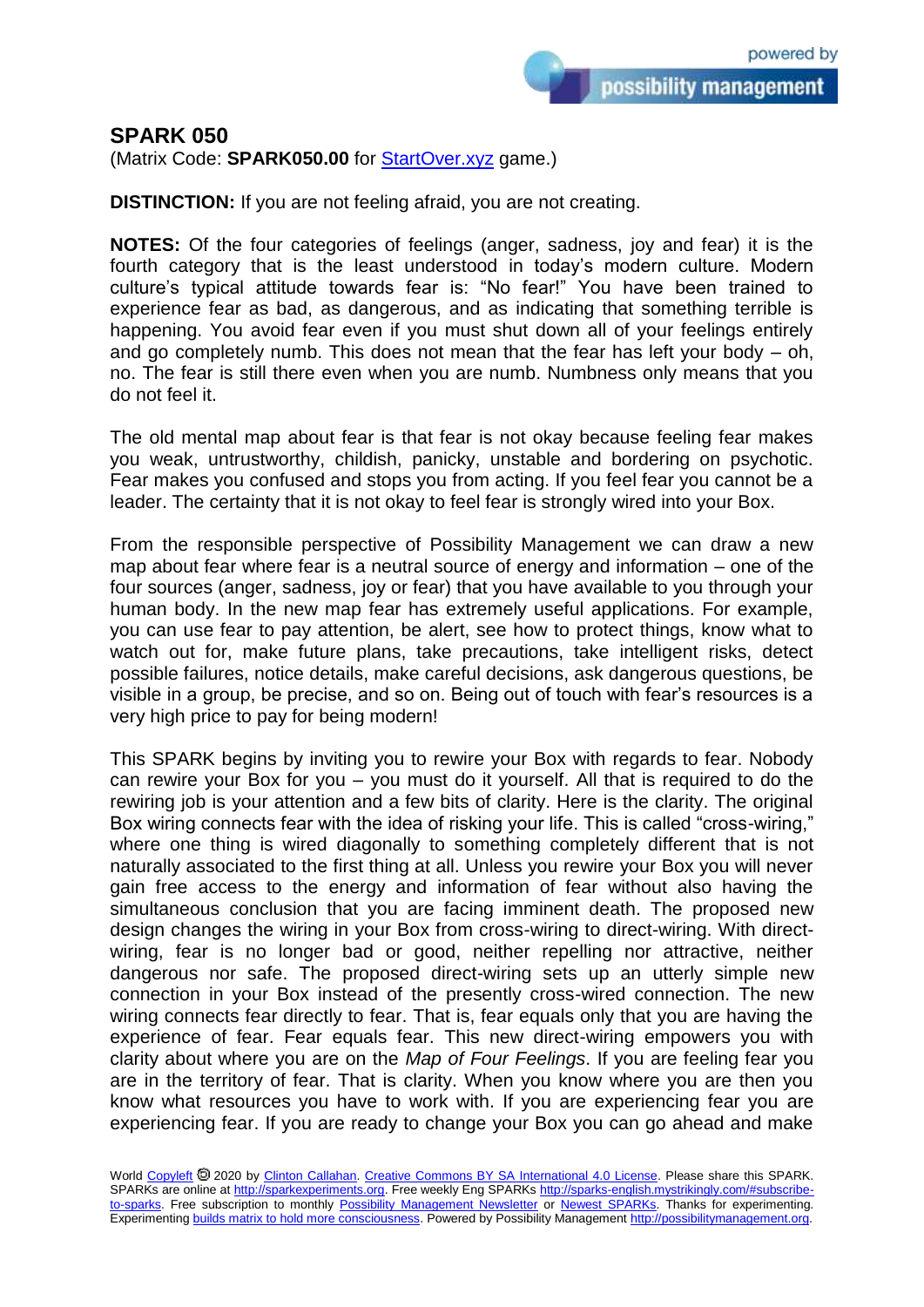that new connection now. Stop reading. Close your eyes for a moment. Rewire the fear so it only means fear. Take a breath. Open your eyes when you are finished.

What does this rewiring do for you? You normally live near the center of your Box where conditions seem most comfortable and safe. The closer you get to the edge of your Box, the greater is the intensity of your fear even up to panic levels. What is the fear about? You do not know. When you reach the edge of what is encompassed by your Box, the Box protects you from entering the unknown by making you afraid. Since fear was wired to bad and dangerous you automatically return to the safe known center of your Box. You have been doing this ten times a day not knowing how thoroughly the Box prevented you from innovating.

Can you remember lying in bed at night as a child? Were you ever afraid to dangle your hand or foot over the side of the bed because you did not know for certain what was down there? Under the bed is the shadowy unknown. That unknown is huge, plenty big enough to contain large mean greasy rats with very sharp teeth, or a bogeyman with cold wet glubbery hands ready to grab you and pull you under the bed with him. You do not know, so you are afraid. When the experience of fear is wired to the meaning "bad" you use your imagination to project the worst bad things you can think up. If you rewire your Box so that fear is no longer bad, so fear is just fear, then you can stop the projecting and just feel the fear. When it is okay for you to feel afraid, you can go into the unknown. The fear is useful because it confirms for you that you are actually in the unknown, beyond the limits of your Box. You literally gain the new ability to let your hand dangle over the side of the bed! This true frightening unknown is where creation originates. Now that you are willing and able to stay afraid and still function instead of panicking and running away, you can truly start creating.

Within the limits of your Box you can only do what you have always done. If you create within the limits defined by your Box you are only creating out of what already exists. Creating from what already exists is a very limited form of creating, insufficient for effectively responding to a living, evolving world. You need an unlimited form of creating – the ability to respond by moving in any direction, to provide whatever is wanted and needed, whether you know about it or not. Unlimited creating can occur only when you are creating from what you do not know – from the unknown that lies beyond the edge of your Box's world – where if you go there you *must* experience fear. If you are not feeling afraid, you are not creating.

## **EXPERIMENTS:**

**SPARK050.01** Feelings have different intensity, somewhere between 0% and 100%. Feelings can be useful even if you are not experiencing them at 100% maximum. Like the accelerator pedal of a car – you do not often drive at 100% power, and still you get to where you need to go. The experiment is this: sit yourself at your desk at home or at work and let yourself feel afraid for no reason. Let 10% to 20% intensity fear come up - just stop blocking your fear and you will feel it. Feel that chill down your spine? Feel the hair on your arms stand up? See how quick it comes? Run your fear through your new wiring where "fear is fear," and then use the fear as the energy for doing the next thing that needs to be done, whatever it is. Use your free roving

World [Copyleft](https://en.wikipedia.org/wiki/Copyleft) @ 2020 by [Clinton Callahan.](http://clintoncallahan.mystrikingly.com/) [Creative Commons BY SA International 4.0 License.](https://creativecommons.org/licenses/by-sa/4.0/) Please share this SPARK. SPARKs are online at [http://sparkexperiments.org.](http://sparks-english.mystrikingly.com/) Free weekly Eng SPARKs [http://sparks-english.mystrikingly.com/#subscribe](http://sparks-english.mystrikingly.com/#subscribe-to-sparks)[to-sparks.](http://sparks-english.mystrikingly.com/#subscribe-to-sparks) Free subscription to monthly [Possibility Management Newsletter](https://possibilitymanagement.org/news/) or [Newest SPARKs.](https://www.clintoncallahan.org/newsletter-1) Thanks for experimenting. Experimentin[g builds matrix to hold more consciousness.](http://spaceport.mystrikingly.com/) Powered by Possibility Managemen[t http://possibilitymanagement.org.](http://possibilitymanagement.org/)